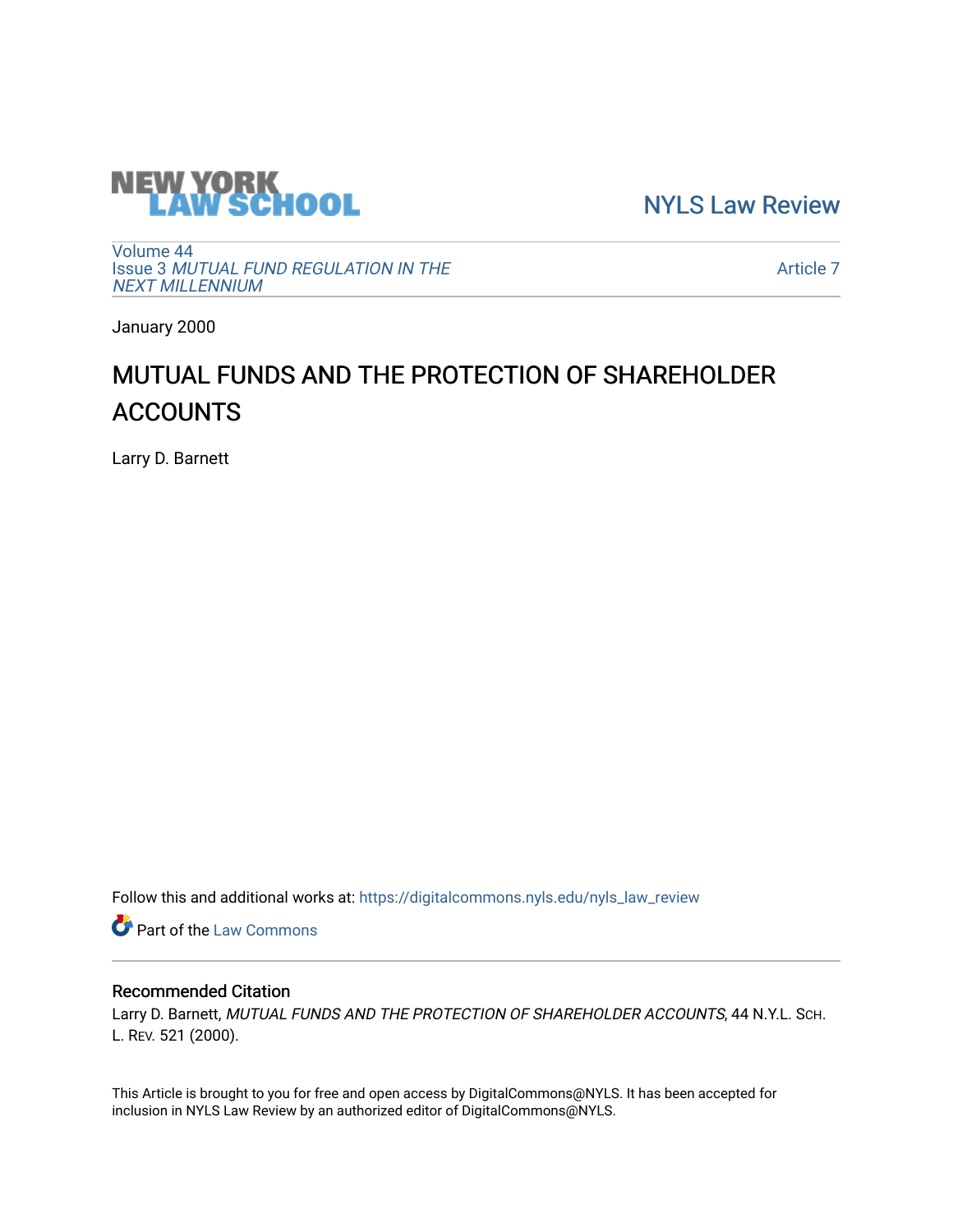## MUTUAL FUNDS AND THE PROTECTION OF SHAREHOLDER ACCOUNTS

#### LARRY D. BARNETr\*

How secure are shareholder accounts at mutual funds in the United States? Given the large number of Americans who have invested in mutual funds and the substantial amount of money in investors' accounts,<sup>1</sup> the question attracts surprisingly little attention. Yet it is a question of pressing importance because mutual funds, generally, now allow their shareholders to acquire account information and effect account transactions through "touch-tone" telephone systems, and, increasingly, through personal computers with an Internet connection.<sup>2</sup> This article focuses on the potential that automated telephonic systems and the network of computers known as the Internet create for deliberate, unauthorized intrusions into shareholder accounts. In general, the mutual fund industry does not seem to view this potential as serious. If the industry is making an unwarranted assumption, however, there could be sizeable losses and, even more importantly, a diminution of public trust in an important facet of our economy. To the extent that trust in a social institution declines, the institution is weakened and society is less stable.3

#### I. VULNERABILITY OF SHAREHOLDER AccouNTs

To illustrate the scope of the possible threat to the security of shareholder accounts, consider the success of a hacker in Russia who, in 1994, penetrated the computer system of Citibank of New York.<sup>4</sup> Over a period of months he was able to transfer an estimated \$10 to

**<sup>&</sup>quot;** Professor of Law, Widener University. Mailing address: P.O. Box 7474, Wilmington, DE 19810-3221. E-mail address: larry.d.barnett@law.widener.edu.

<sup>1.</sup> At the end of 1998, fund shares were owned by an estimated 77.3 million individuals in the United States. The market value of the shares held by individuals was \$4.3 trillion. INVESTMENT COMPANY INsTrrUTE, MUrUAL **FUND** FACT BOOK 41 (1999), *available at* http://www.ici.org/facts.figures/factbook-99\_toc.html.

<sup>2.</sup> Unfortunately, industry-wide data does not exist on the number of shareholders who have registered for account access by telephone and/or computer.

*<sup>3.</sup> SeeJ.* David Lewis & Andrew Weigert, *Trust as a Social Reality,* 63 Soc. FORCES 967, 974 (1985).

<sup>4.</sup> *See* Amy Harmon, *Here We Keep the Hacker Tradition,* L.A. Tiras, July 29, 1996, at *Dl. See also* Jennifer Gould, *Hacker Heist,* VILLAGE VOICE, Dec. 23, 1997, at 39.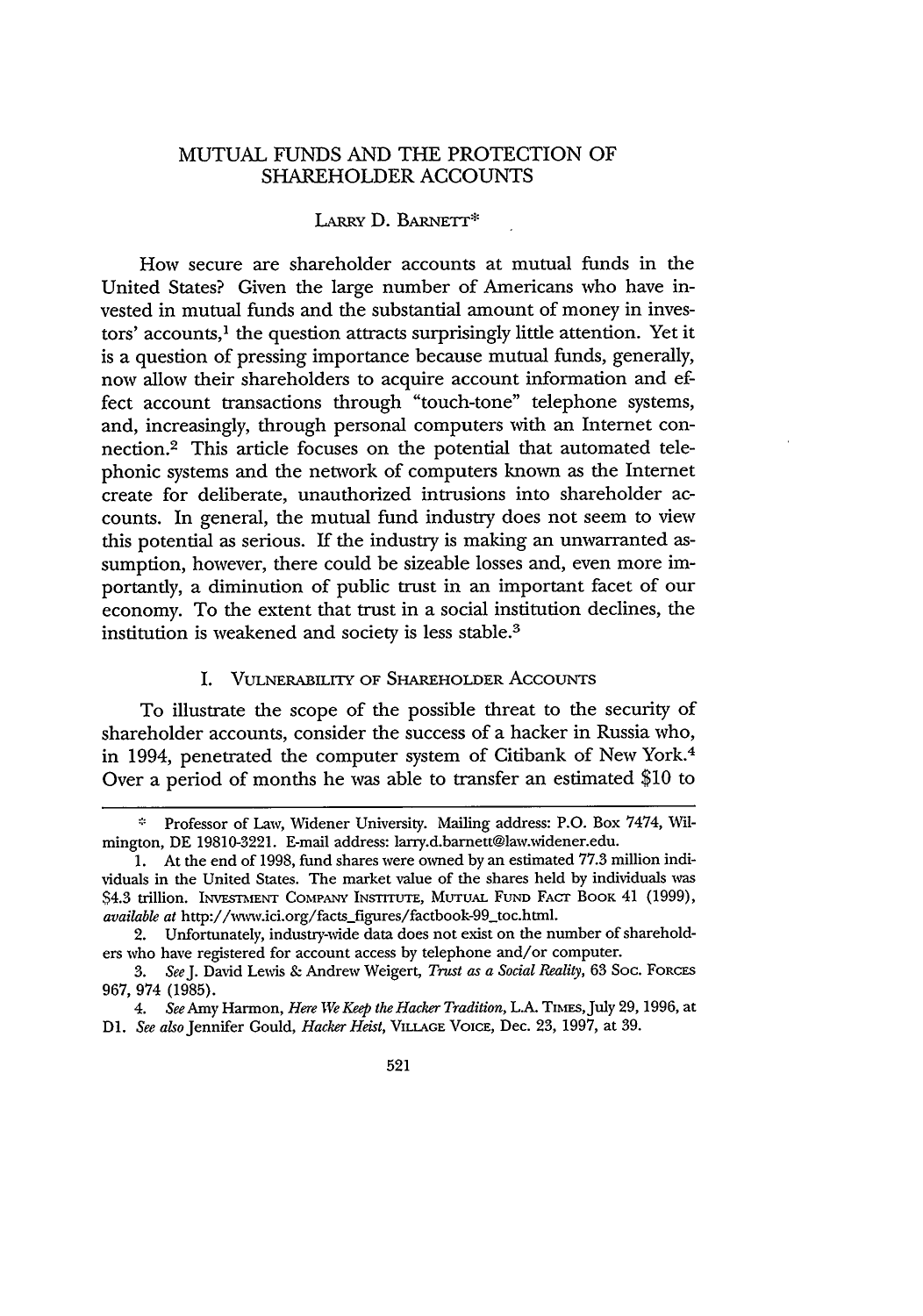\$12 million from accounts of Citibank customers located in North and South America and Asia to bank accounts of his accomplices in the United States, Israel, Scandinavia, and Europe. Particularly disturbing is that acquaintances of the hacker described him as possessing a mere "third-rate" ability with computers.5 Hackers with advanced expertise can presumably invade the computer systems of financial institutions that are protected by measures of greater sophistication.6 However, even if defensive measures for the computers of financial institutions progress to the point where they are completely impenetrable-a point very unlikely to be reached-personal computers used by individuals will remain vulnerable. Because individuals will use personal computers to access their accounts through the Internet, the vulnerability of those computers is a concern.

How susceptible are personal computers to intrusions? One prearranged test found that an expert in computer security could easily acquire files residing on the hard drive of a target personal computer, and passwords transmitted by that computer. The test, indeed, "made hacking look like child's play."7 However, a high level of proficiency in hacking seems unnecessary, and hackers of just modest ability are apparently capable of obtaining account passwords and other identifying information from personal computers with no difficulty: "Even relatively inexperienced [computer] crackers don't have much trouble breaking into home systems."8

Why are personal computers at high risk of being penetrated by hackers? The vulnerability stems from numerous factors, including two that have recently received attention. First, users of personal computers that have high-speed Internet connections, such as cable modems and digital subscriber lines, may download software that the users do not realize allows remote access to their computers. For example, users may receive e-mail recommending that they download from a designated Web site an update to important software, such as Windows. Installing the program introduces into the computer a "Re-

<sup>5.</sup> *See* Harmon, *supra* note 4.

<sup>6.</sup> Citibank has maintained that it recovered most of the money stolen by the hacker. However, the theft from Citibank may not be an isolated incident, and other banks may have suffered large (but unpublicized) losses from hacking. *See* Udo Flohr, *Bank Robbers Go Electronic, BYTE, Nov. 1995, at 48.* 

<sup>7.</sup> Paul **C.** Judge, *What's the Password?. Hackers May Already Know,* Bus. Wy., Nov. 15, 1999, at 236.

<sup>8.</sup> Susan Gregory Thomas, *Home Hackers,* U.S. **NEws** & WORLD REP., Oct. 4, 1999, at 52, 53.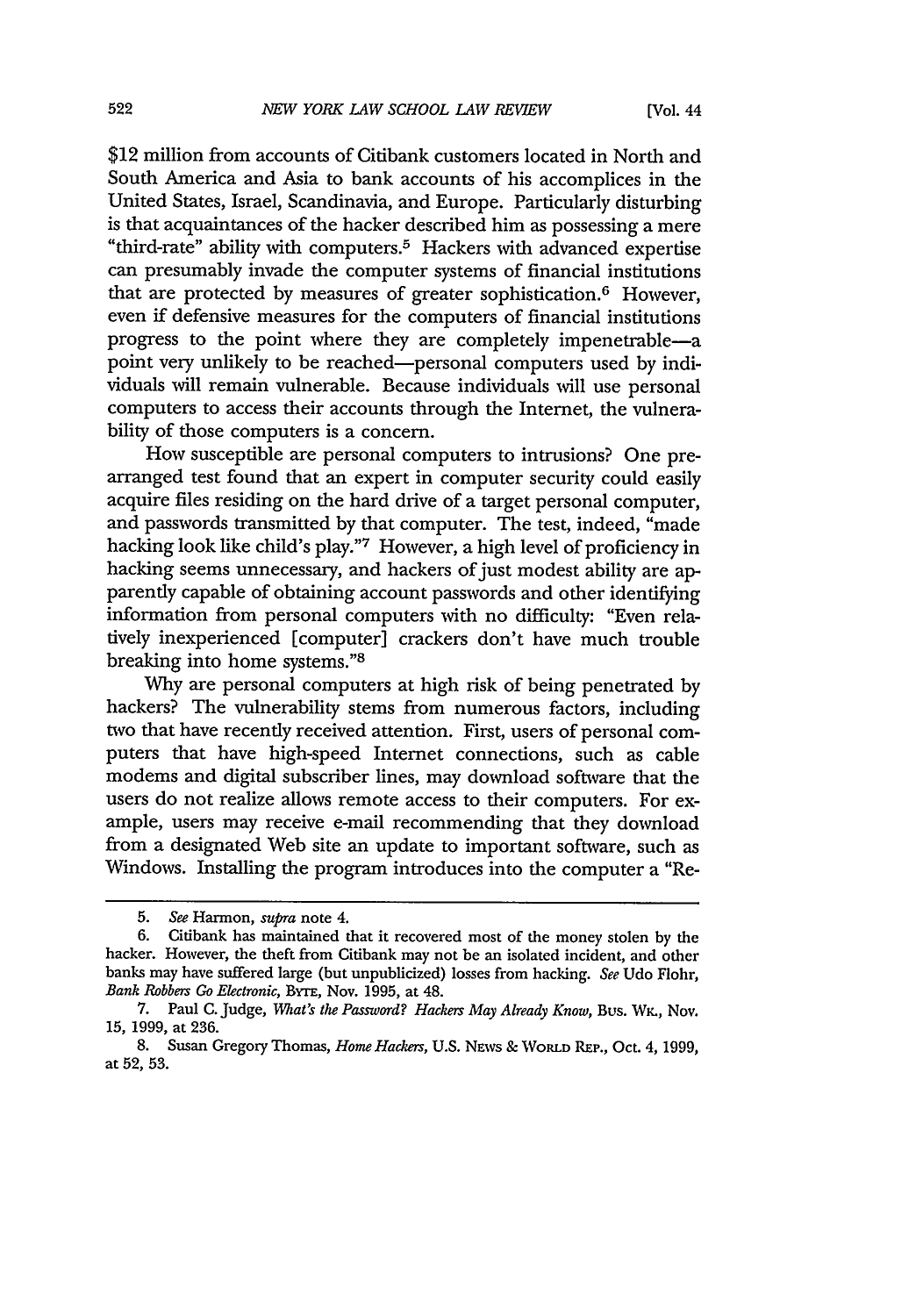mote Access Trojan Horse". Given the speed of the Internet connection, this "Trojan Horse" permits others to enter and explore the computer without being detected.<sup>9</sup>

Second, the security of personal computers is impaired by the complexity of computer software and the defects that accompany complexity. Each 1000 lines of software code is estimated to contain an average of five to fifteen flaws.<sup>10</sup> Faulty software increases the vulnerability of personal computers that are connected to the Internet. In 1999, an Intemet-transmitted computer virus named Melissa took advantage of an entry point that existed in Microsoft Office software and infected some computers having the software. The virus prompted the computers it infected to send mere bogus e-mail messages, but a virus of greater malevolence could have resulted in serious vandalism by, for example, fabricating financial reports on infected computers and then distributing signed reports from these computers.<sup>11</sup>

Over time, of course, improvements in technology will enhance the security of computers connected to the Internet. Passwords may be abandoned in favor of technology that measures one or more physical attributes to verify that a party who seeks to use or obtain information from a file on a computer is authorized to do so. Such technology may include pads that identify fingerprints and cameras that recognize the iris of eyes.<sup>12</sup> If the expense or character of this technology limits its use to computers in the networks of corporations, software creating a "firewall" may reduce the ability of unauthorized parties to penetrate personal computers. However, firewall software cannot be expected to completely block hackers, who operate over the Internet, since no software can supply complete security. Furthermore, not all personal computers will have the software, and many computers that possess it will be unprotected because the software will have been disabled.

12. See Stephen H. Wildstrom, *Passwords May Soon Be History*, Bus. Wk., Nov. 22, 1999, at 22.

<sup>9.</sup> *See id.* at 53-54.

<sup>10.</sup> *See* Neil Gross et al., *Software Hell,* Bus. Wy-, Dec. 6, 1999, at 104, 107.

<sup>11.</sup> *See id.* at 114. A computer virus named W95.Babylonia, identified in December 1999, has been described as the "first-of-its-kind" because the virus can update itself automatically and hence add new features over time. The virus permits an infected computer to be controlled by the party who created the virus. *See Web Virus Targeting Chat Rooms, CHI. TRIB., Dec. 8, 1999, at 6.* 

A virus and a Remote Access Trojan horse can affect computers in similar ways, but the two types of agents differ in a fundamental respect: a virus initiates its own propagation and dissemination, while a Remote Access Trojan horse does not. *See SvMANTlc* CORP., **NORTON** ANTIVIRus 2000 USER's **GUIDE** 32 (1999).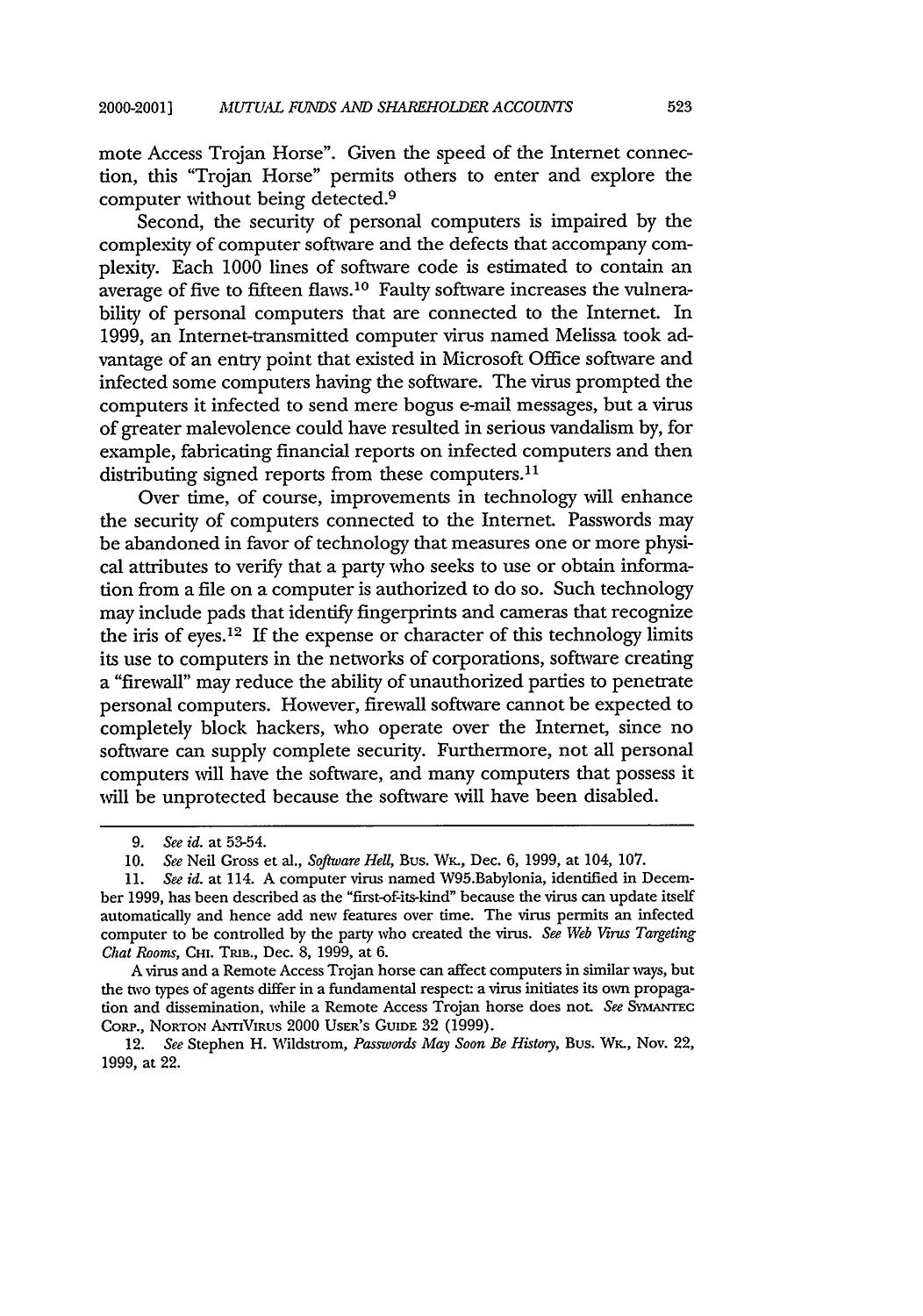At the moment, national governments appear to be years away from a coordinated approach to regulating the Internet and protecting its users. A uniform multination strategy is more likely to restrict Internet mischief, but at least two factors preclude such a strategy for the foreseeable future. One is the concern of law-enforcement agencies that the techniques offering maximum protection for users of personal computers-including individuals accessing their accounts at mutual funds-will seriously hinder the detection of criminal activity and the apprehension of perpetrators. A second factor is the difference between nations in their cultural values, especially with regard to privacy. Security measures that are acceptable in countries where privacy is not highly prized will be rejected in countries where privacy is stressed.<sup>13</sup>

To this point, this article has focused on potential security risks to mutual funds and their shareholders from use of the Internet. While the dimensions of the problem are debatable and solutions will be developed as security problems are detected, new security risks will continually emerge and solutions will not always appear in time to prevent unauthorized intrusions into computers. Accordingly, "worst case" scenarios are important to recognizing possible problems and minimizing the number and magnitude of losses. They need to be considered by the legal profession for two reasons. First, a plausible argument can be made that attorneys for investment companies and their investment advisers are ethically obligated to inquire about the adequacy of security measures and the means that might be implemented to avoid or minimize risks. After all, under the Model Rules, a lawyer may be required to initiate legal advice regarding the practices of a client that are "likely" to have "substantial adverse legal consequence," which apparentiy include monetary losses for which the client will be liable. <sup>14</sup> This is so even if the advice deals with realities and choices the client would prefer not to face.<sup>15</sup> Second, a lawyer who represents a government-regulated client in a sector of the economy that is important to the financial well-being of the Nation may be liable to that agency for a loss suffered by the client if the lawyer could have reasonably antici-

**<sup>13.</sup>** *See* Stephen Baker, *Taming the Wild, Wild Web,* Bus. Wx., Oct. 4, 1999, at 154.

<sup>14.</sup> *See* MODEL RULES OF PROF'L CONDUCT R. 2.1 cmts. 1, 5 (1998).

<sup>15.</sup> *See id.*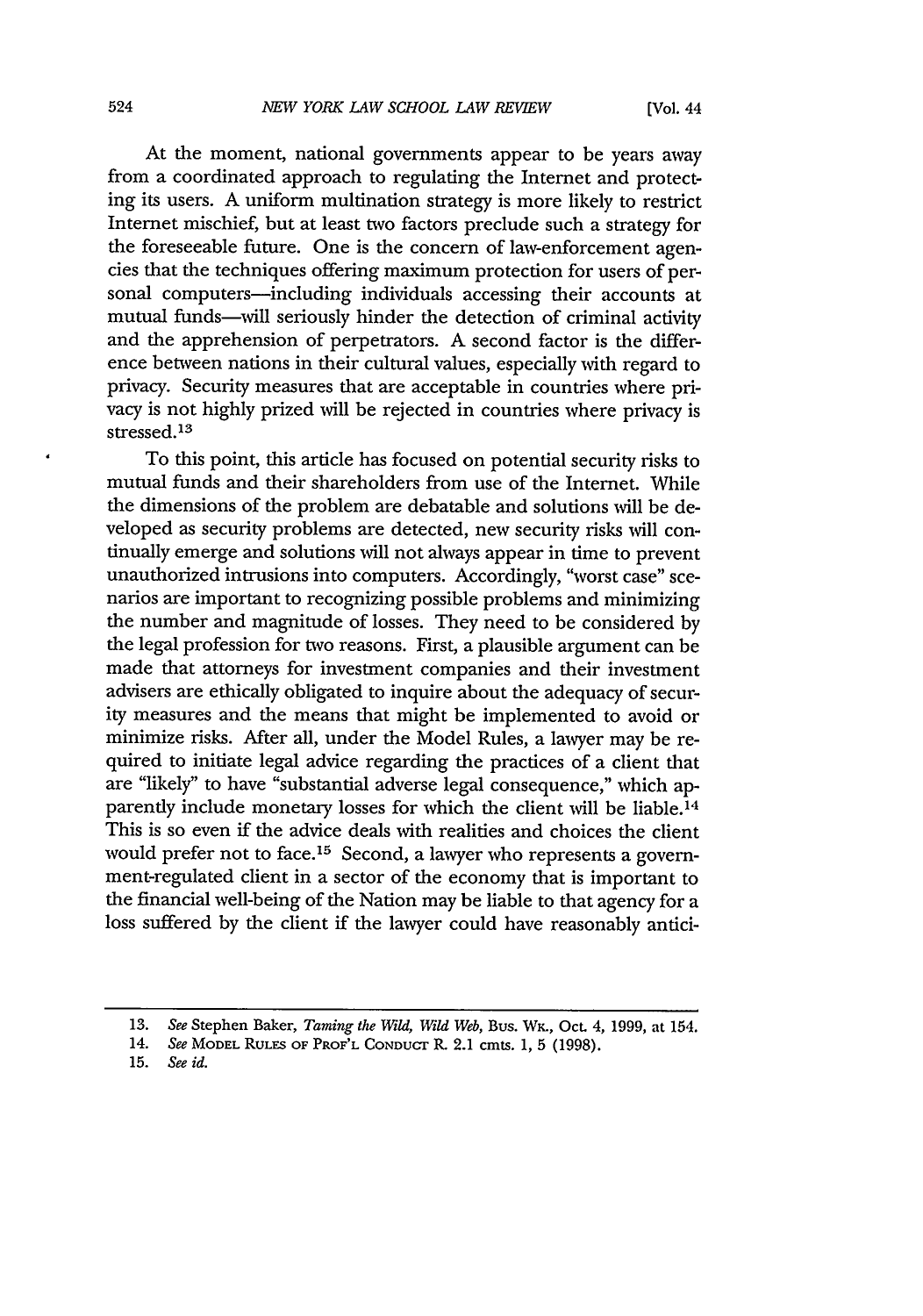pated the loss and did not act to prevent it.16 Certain types of economic activity, quite simply, may affect the public interest so directly and so fundamentally that significant failures involving these activities cannot be tolerated. Thus, when the client of a lawyer is a government-regulated organization that supplies a financial service, the needs of the social system as a whole may impose liability on the lawyer for a loss experienced by the client since, with regard to malpractice, a "new world of lawyering" may be emerging in which the interests of society, not the interests of the legal profession, dominate. 17 If so, a lawyer representing a mutual fund or its adviser, even though not directed by the client, ought to be concerned with security practices that could harm the fund and its shareholders.

#### II. IMPROVING CURRENT SECURIY PRAcricEs

There are specific measures that may enhance the security of shareholder accounts. Though some measures may prove impractical for economic or technical reasons, at least on the surface they appear to be reasonable and, hence, warrant consideration. A proposal should not be rejected, of course, merely because it will reduce the profitability of a fund to its investment adviser. In light of the importance of mutual funds to the financial system of the United States and the welfare of Americans, shareholder protection must be the paramount consideration.

What should be the standard for determining the acceptability of a proposed security measure? The answer involves two questions: **(1)** whether the economic cost of the measure is likely to exceed the economic loss to shareholder accounts if the measure is not implemented and (2) whether a significant diminution of public trust will result from the security breaches that the measure can be expected to avert. The standard is admittedly complex and its application will not be easy. Some degree of judgment is necessary to reach decisions with it. In particular, three variables must be taken into account: the cost to a

<sup>16.</sup> Traditionally, legal malpractice has required a departure from the degree of skill and care that would reasonably be expected of lawyers in the same jurisdiction. *See* **STEPHEN** GiLLERs, **REGULATION** OF LAWYERS 699 (5th ed. 1998).

<sup>17.</sup> See Steve France, Unhappy Pioneers: S&L Lawyers Discover a 'New World' of Liabil*ity,* 7 GEo. J. **LEGAL** ETHics 725, 728 (1994). One reason that lawyers for governmentally-regulated organizations offering financial services may more often, in the future, be held liable for legal malpractice is that risk management and risk reduction are defining emphases of technologically advanced countries. *See* **PETER** L. BERNSTEIN, **AGAINST** THE GODS (1996).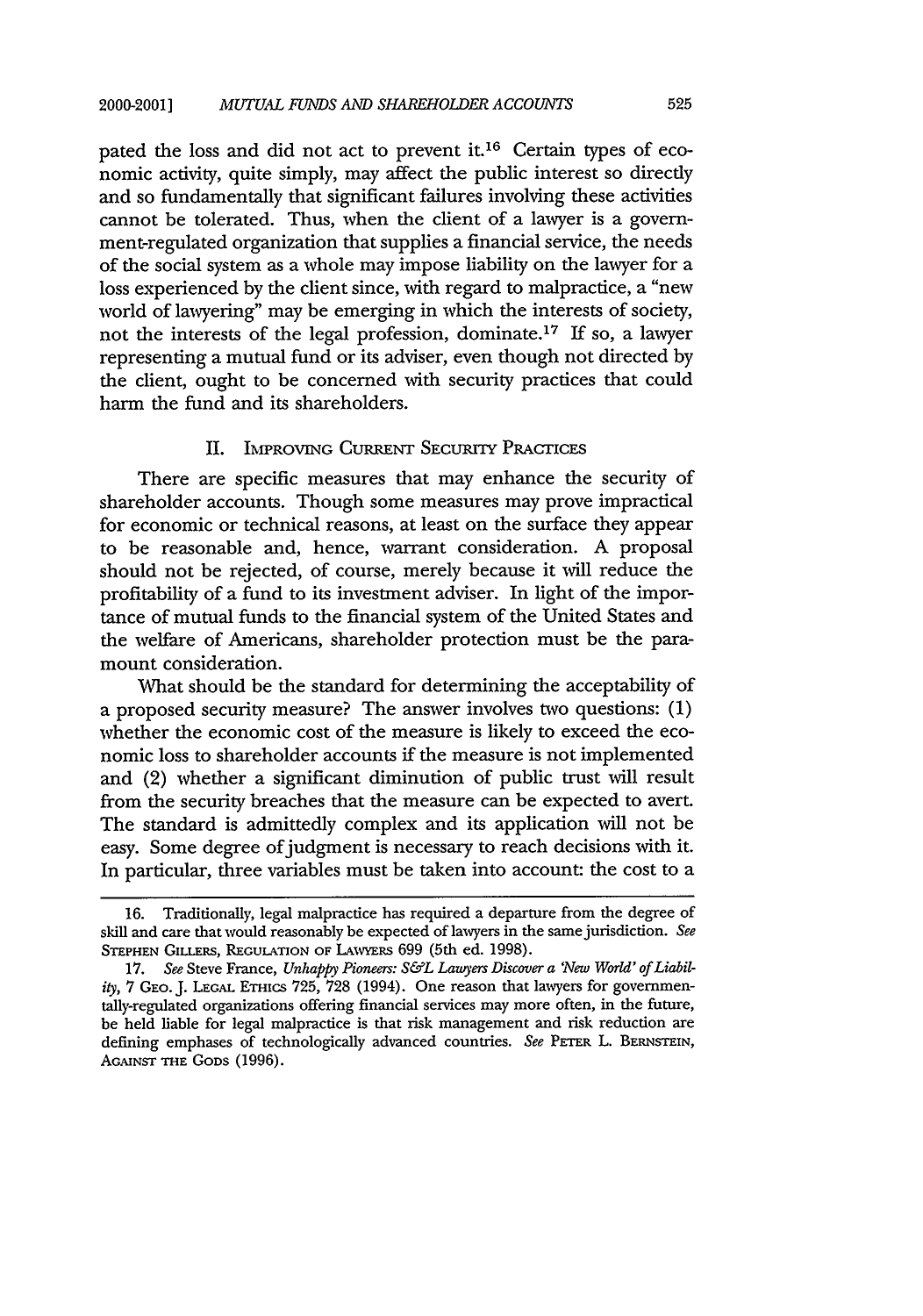fund of adopting and utilizing a particular security measure, the reduction in losses from security violations that the measure will prevent, and the degree to which security breaches that would have been avoided if the proposal had been implemented will erode public confidence in the fund and the mutual fund industry as a whole. The first and second variables are balanced against one another and require a cost-benefit analysis. The third variable is considered independently.

While an argument may be made that a decision on the acceptability of a security technique should involve only a cost-benefit comparison-and hence be confined to economic considerations-the most important aspect of the proposed standard is its focus on trust, which is a sociological issue. Surprisingly, sociologists have barely studied trust, even with the impressive arsenal of quantitative data and statistical methods they have acquired in the last quarter-century, and the societal function of trust will not be fully understood until a large body of research has been conducted. Nonetheless, trust is undoubtedly "a functional prerequisite for the possibility of society in that the only alternatives to appropriate trust are 'chaos and paralyzing fear'."<sup>18</sup> It is therefore fortunate that the level of trust in institutions, in general, was roughly the same among Americans in the mid-1990s as in the mid-1970s even though the level of trust in particular institutions during this period was diminished by scandal.<sup>19</sup>

While trust appears to be a cornerstone of every society, research is lacking on the factors that reduce or destroy it. However, the susceptibility of trust to erosion probably increases with the density of population, the existence of multiple population centers (i.e., metropolitan areas) that are geographically distant from one another, and the speed with which social and technological change occurs. A densely populated society whose members are separated geographically will be characterized by a relatively low level of face-to-face interaction and, therefore, relationships that often are impersonal. Impersonal relationships, however, are likely to be more fragile and more easily terminated than relationships involving face-to-face contact. Such relationships can therefore be expected to reduce the stability of the social order. Finally, change in technology and social patterns, if rapid and constant, seems apt to destabilize a society by undermining predictability, a prerequisite to sustainable group life.

**<sup>18.</sup>** Lewis & Weigert, *supra* note 3, at 968.

<sup>19.</sup> *See* Pamela Paxton, *Is Social Capital Declining in the United States? A Multiple Indicator Assessment,* 105 Am.J. Soc. 88, 117-119 (1999).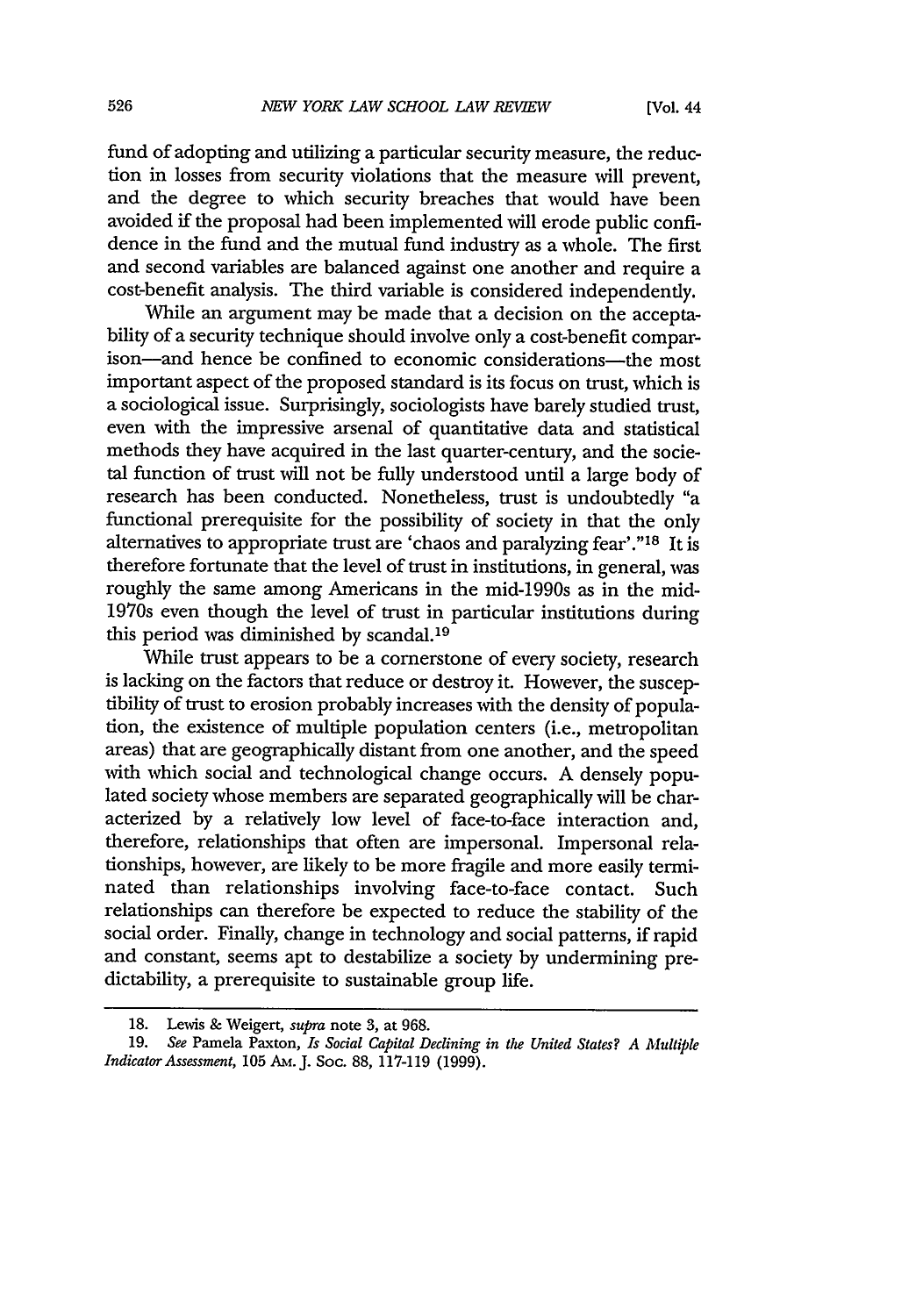#### 2000-2001] *MUTUAL FUNDS AND SHAREHOLDER ACCOUNTS* 527

In a society where population is dense and dispersed and social and technological change is fast and continuing-as in the United States--trust in institutions may be especially difficult to maintain even though such trust directly affects the efficiency and effectiveness of the social system. Federal securities law allows the recovery of financial losses by shareholders in a mutual fund who have relied on substantially misleading statements or omissions by the fund regarding the securities it issues, 20 but securities law performs a more important function outside the legal system. Law allowing such losses to be recovered preserves trust in institutions and commitment to the social order. When a fiduciary relationship exists—as between the shareholders of a fund and the investment adviser for the fund-statutory or common law must permit the recovery of losses stemming from breaches of fiduciary duties.<sup>21</sup> Otherwise, fiduciary relationships will be less common and, for those relationships that exist, more difficult to maintain. 22 Trust should accordingly be an indispensable factor in decisions regarding the means to minimize risks to shareholders from their investments in mutual funds.

#### III. CHANGES TO EXISTING SECURITY PRACTICES

Two changes to existing security practices should be considered. Federal securities law and the Uniform Commercial Code may impose liability on an investment company for a loss incurred by a shareholder when the loss stems from an unauthorized account transaction effected by telephone and the company failed to exercise "reasonable care" to prevent the unauthorized transaction.<sup>23</sup> But what security measures are "reasonable"? The suggested changes discussed below may reduce the likelihood that liability will be imposed on mutual funds forced to defend themselves against lawsuits seeking compensation for fraudulent account transactions, that is, the suggested changes may increase the probability that the defendant funds will be deemed to have acted reasonably. Indeed, the suggestions for change, if imple-

<sup>20.</sup> *See* 15 U.S.C. 771 (1994); *see* also Lucia v. Prospect Street High Income Portfolio, Inc., 36 F.3d 170 (1st Cir. 1994).

<sup>21.</sup> *See* Lewis & Weigert, *supra* note 3, at 978.

<sup>22.</sup> *See id.*

<sup>23.</sup> *See* Investment Company Institute, **SEC** No-Action Letter (Apr. 19, 1993), *available at* 1993 **SEC** NO-ACr LEXIS 673. The same standard would presumably apply to losses from transactions by computer over the Intemet.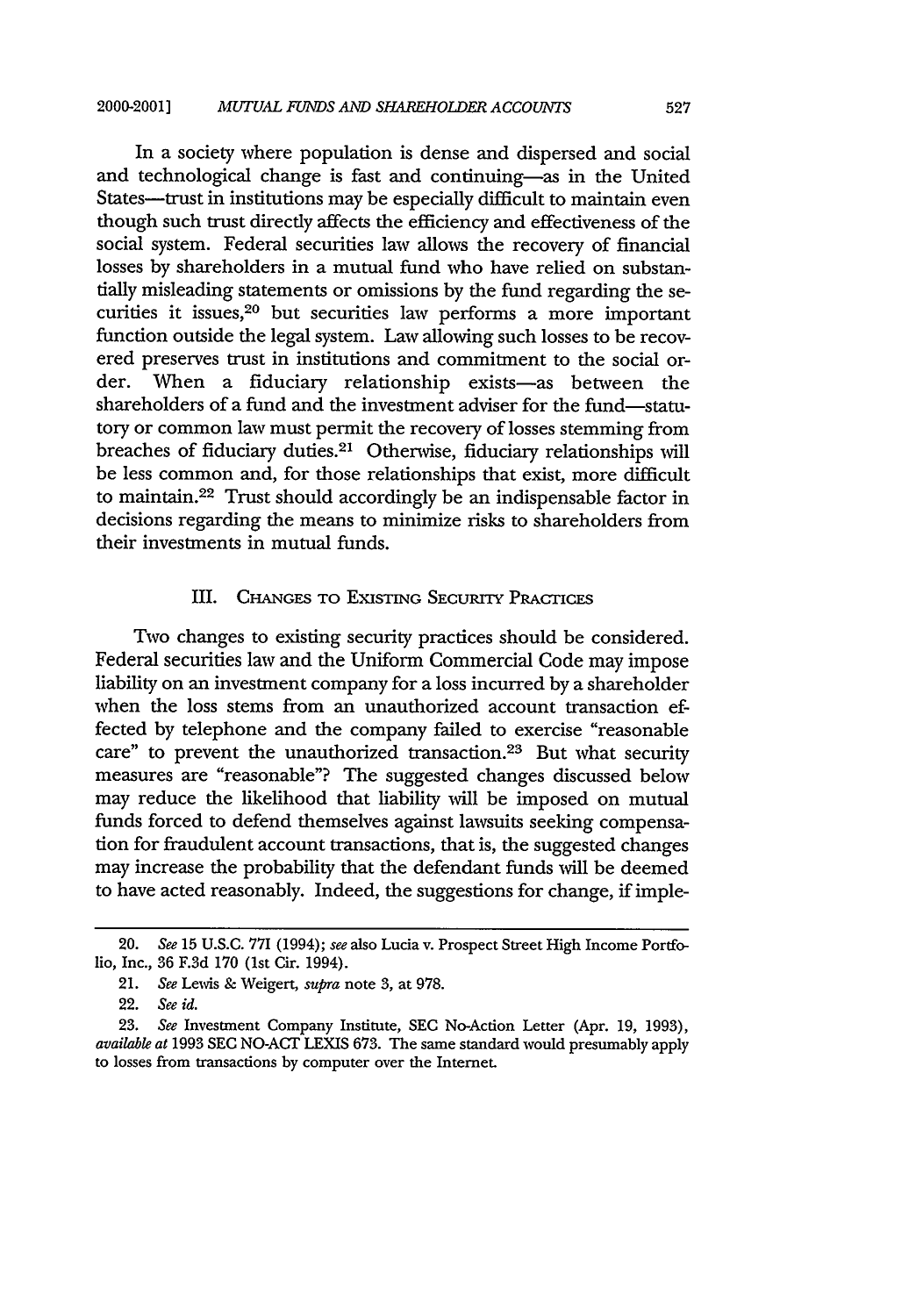mented, may curb the number of losses from unauthorized account transactions and, hence, avert some lawsuits altogether.

The first suggestion concerns the present ability to direct transactions on fund accounts without speaking to a representative of the fund. Communications by voice can lead a representative to doubt the authenticity of a caller because of peculiar statements, inflections, or other nuances in the caller's speech. If such a doubt arises, the fund representative can pose questions that are designed to determine whether the caller is authorized to conduct transactions on the account to which the caller seeks access. Specifically, the representative can inquire about facts that were elicited on the account registration form, that are available to the representative on the computer of the fund, and that are unlikely to be known by individuals other than those who opened the account. Unfortunately, however, account registration forms rarely gather such facts as date of birth, the name and location of the high school and college (s) from which each account owner graduated, undergraduate and graduate degrees (if any) held by account owners, the fields in which the degrees were earned, and the year of graduation from high school and college (or each college, if more than one). The failure to acquire distinctive information regarding account owners that is not widely available, and to utilize it for the purpose of ascertaining the authenticity of callers, would seem to raise the probability of a finding that reasonable care was not taken to protect the account(s) of a shareholder. Account transactions, therefore, should not be possible except through oral communications with fund personnel.<sup>24</sup>

In addition, fund personnel who deal with shareholders should receive training to recognize situations in which a caller is not authorized to conduct transactions on an account, and the telephone systems used by funds should identify the telephone number from which an incoming call originates in order to ascertain whether it matches a telephone number of any shareholder.<sup>25</sup> When a call is from a telephone number that does not match the account to which access is sought, fund personnel can pose questions of the type described above. To avoid devoting large amounts of time to transactions involving small

<sup>24.</sup> My suggestion does not necessarily encompass access to account information, since unauthorized acquisitions of information are much less likely than unauthorized account transactions to cause damage.

**<sup>25.</sup>** The office and home telephone numbers of each account owner can be (and often are) required on account registration forms.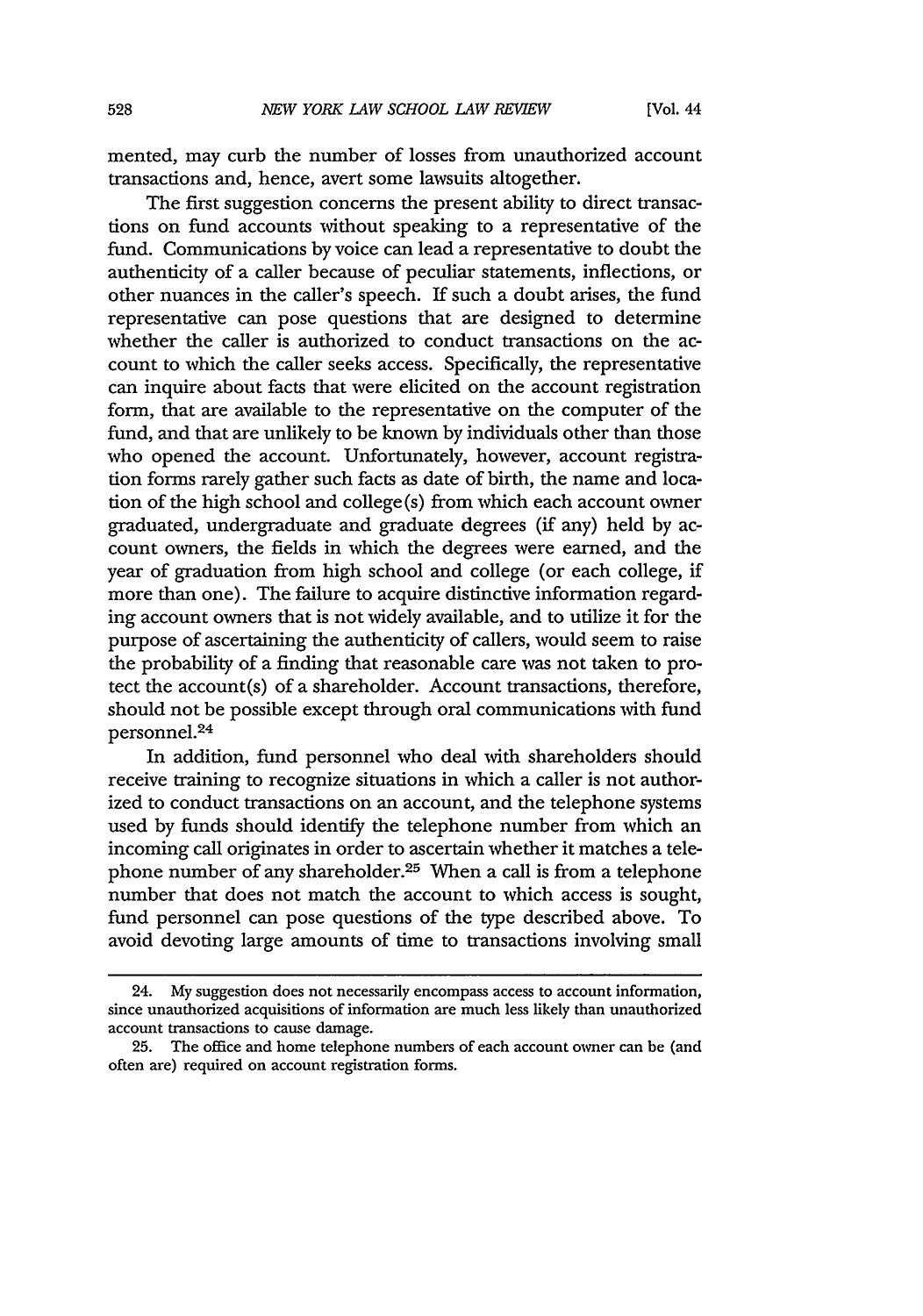amounts of money, a fund could require these person-to-person communications only when a shareholder request involves a certain minimum sum (e.g., \$2000) or when a series of requests that in the aggregate exceed the minimum are received within a designated period of time (e.g., two weeks).

The second suggestion concerns the personal identification number (PIN) that shareholders create and utilize in order to conduct transactions and obtain information by telephone on their mutual fund accounts. At the present time, some mutual funds permit a PIN to contain as many as eight digits, but most funds appear to allow a maximum of four digits. All else being equal, however, the security afforded by a PIN is considerably greater with an eight-digit number than with a four-digit number, and a fund family that gives its shareholders the option of using up to eight digits for their PINs seems more likely to be characterized as having acted reasonably. When a PIN is not known by an individual who is attempting to gain access to an account, an eight-digit number is a more formidable obstacle than a four-digit number because the likelihood that the PIN can be uncovered by chance declines rapidly with each additional digit. The likelihood that a PIN of a given length will be found by chance is calculated from a basic principle of probability: with multiple events that do not depend on one another, the probability of obtaining all of the events is the product of the probability of each event.26 The likelihood that, simply by chance, every number in a set of independently occurring numbers will be discovered is thus computed by multiplying the probabilities of all of the numbers.

In applying the preceding principle, two features of PINs are important: every digit in a PIN can be one of ten distinct numbers (e.g., 0 to 9), and the number for each digit can be selected randomly and, hence, without regard to the number for any other digit. The multiple events here (i.e., the numbers used for a PIN) are thus statistically independent, and since each number in a PIN has a probability of 1 in 10 of being chosen, the probability that, on any single attempt, a particular set of numbers will be selected by chance is  $(1/10)^8$  in the case of eight numbers and  $(1/10)^4$  in the case of four numbers. A person who did not know the numbers in a PIN and who tried to ascertain them by guessing would correctly pick all of the numbers in a fourdigit **PIN** once in 10,000 attempts, but would do so just once in

**<sup>26.</sup>** *See* HUBERT M. BLALocK, JR., SOCIAL STATISTICS 127-129 (2d ed. 1972).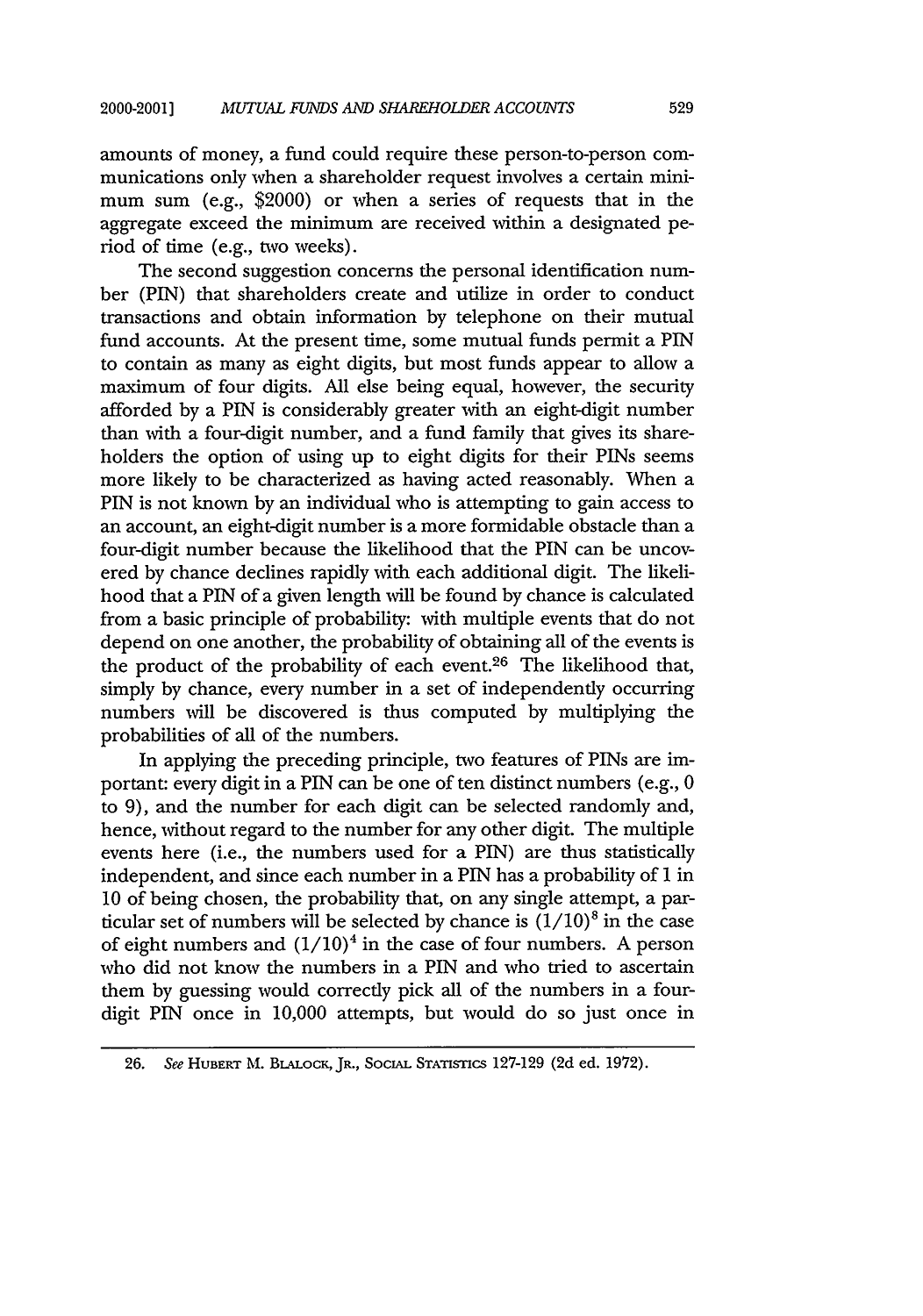100,000,000 attempts if the PIN contains eight digits. Expressed another way, the likelihood that a PIN can be found through chance is reduced by a factor of ten thousand if the PIN is increased from four digits to eight.

### IV. THE **SOCIETAL CONTEXT** OF **LAW**

Unfortunately, the societal context of law is largely disregarded by persons who have been trained in the field of law. This reality is unfortunate because the societal context of law is the foundation of legal philosophy and rules. Law as an institution is socially determined because it, like every societal institution (e.g., religion, the family), must aid in the functioning of society: to the extent that a social institution does not recognize the problems or reflect the values of society, it will either be changed or discarded. Legal doctrine thus supports and promotes the social order.<sup>27</sup>

This point relates to the mutual fund industry. To illustrate, the proportion of marriages terminating in divorce rose steadily in the United States during most of the twentieth century<sup>28</sup> and, as a result, American marriages are characterized by a high level of instability.<sup>29</sup> Indeed, as many as two out of three couples entering their first marriage between 1980 and 1985 may suffer a disruption of their marriage through voluntary separation.30 The high incidence of marital breakdown has implications for the security of mutual fund accounts jointly owned by a wife and husband. Fund families may have frequently redeemed shares in such accounts in response to a telephonic request from one of the account owners without realizing that the owners were separating (or had already separated), and that the non-requesting spouse was unaware of the redemption and would be deprived of the proceeds from it.

Is a fund family likely to be liable to the non-requesting spouse when the latter, in completing the account application form and open-

<sup>27.</sup> See LARRY D. BARNETT, LEGAL CONSTRUCT, SOCIAL CONCEPT (1993).

<sup>28.</sup> *See* Robert Schoen et al., *Marriage and Divorce in Twentieth Centuy American Cohorts,* 22 DEMOGRAPHY **101** (1985).

<sup>29.</sup> The United States has the highest divorce rate in the world as measured by time period. *See* Joshua R. Goldstein, *The Leveling of Divorce in the United States,* 36 DE-**MOGRAPHY** 409, 414 (1999).

<sup>30.</sup> *See* Teresa Castro Martin & Larry L. Bumpass, *Recent Trends in Marital Disruption,* 26 DEMOGRAPHY 37 (1989). For the purposes of this paper, separation is more important than marital dissolution. However, approximately 95 percent of separated couples can be expected to dissolve their marriages. *See id.* at 40.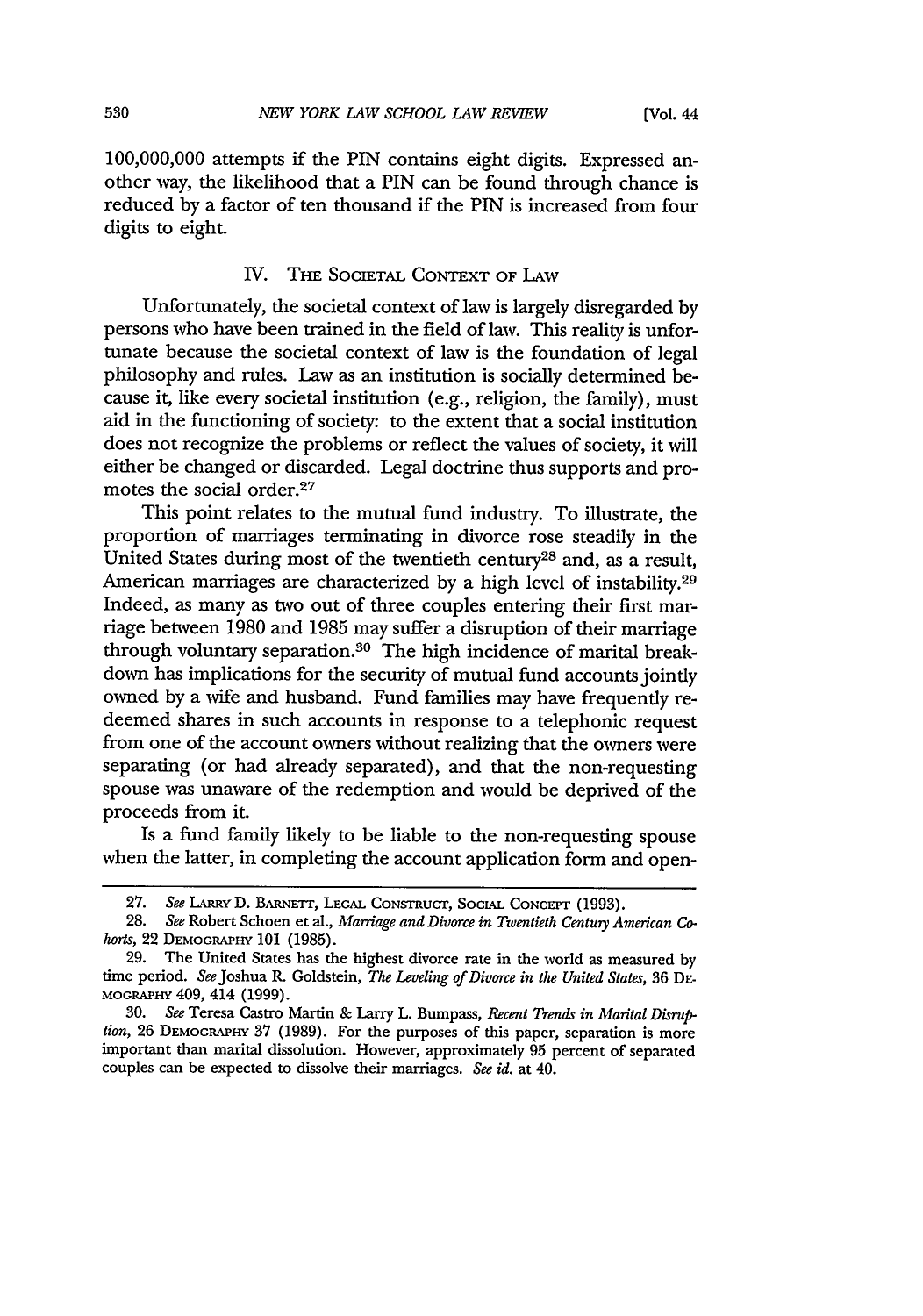ing the joint account with the marital partner, authorized telephonic redemptions by either party? The question would seem to have a negative answer in most cases. However, consider the following situation, which was developed from the account registration form currently used by a fund family. A wife and her husband reside (and work) in geographically distant cities and jointly own shares in several funds of a family of investment companies. The account registration form used by the family includes a section permitting the account owners to instruct the fund family to send a duplicate account statement to a named party at an address other than the one designated on the form as the "mailing address". The couple, in registering as joint account owners, specified the residence of one spouse as the "mailing address" and completed the section of the form authorizing a duplicate statement, in which section they entered the name and address of the other spouse. The couple also authorized (as allowed by the form) the redemption of shares by telephone, permitted the wiring of proceeds of redemptions to a designated bank account in the name of just one of the spouses, and complied with the instructions on the form to attach a voided check for the bank account. The check shows that the bank account is in the name of only one of the owners of the fund accounts. Information on the account registration form, moreover, discloses that the address of the bank is in the same city as the "mailing address" specified on the form and that the owner of the bank account resides in the city where the bank is located.

In this situation, the fund family could easily have known that the joint owners do not share a common residence and that the wiring of monies received from a redemption will be to a bank account controlled by just one of the owners. Is the fund family acting reasonably to protect the interests of the joint owner whose name is not on the bank account if it fails to contact the latter prior to processing a telephone request by the other joint owner (i.e., by the person who controls the bank account) to redeem all (or most) of the shares in the jointly owned fund accounts?<sup>31</sup> Assume that the requesting spouse

<sup>31.</sup> The account registration form on which I am basing the scenario in the text also includes a section labeled "Investor Profile" that requests information on "annual income," "net worth," and "investable assets." To answer each of these questions, the form supplies four categories. For "investable assets," the categories are \$5,000-25,000, \$25,000-50,000, \$50,000-100,000, and more than \$100,000. The section also asks whether the investment objective of the account owner(s) is "growth," "income," or "balanced" and whether the "investment experience" of the account owner(s) is "first time," "limited," "moderate," or "extensive." The section asserts that "Federal and state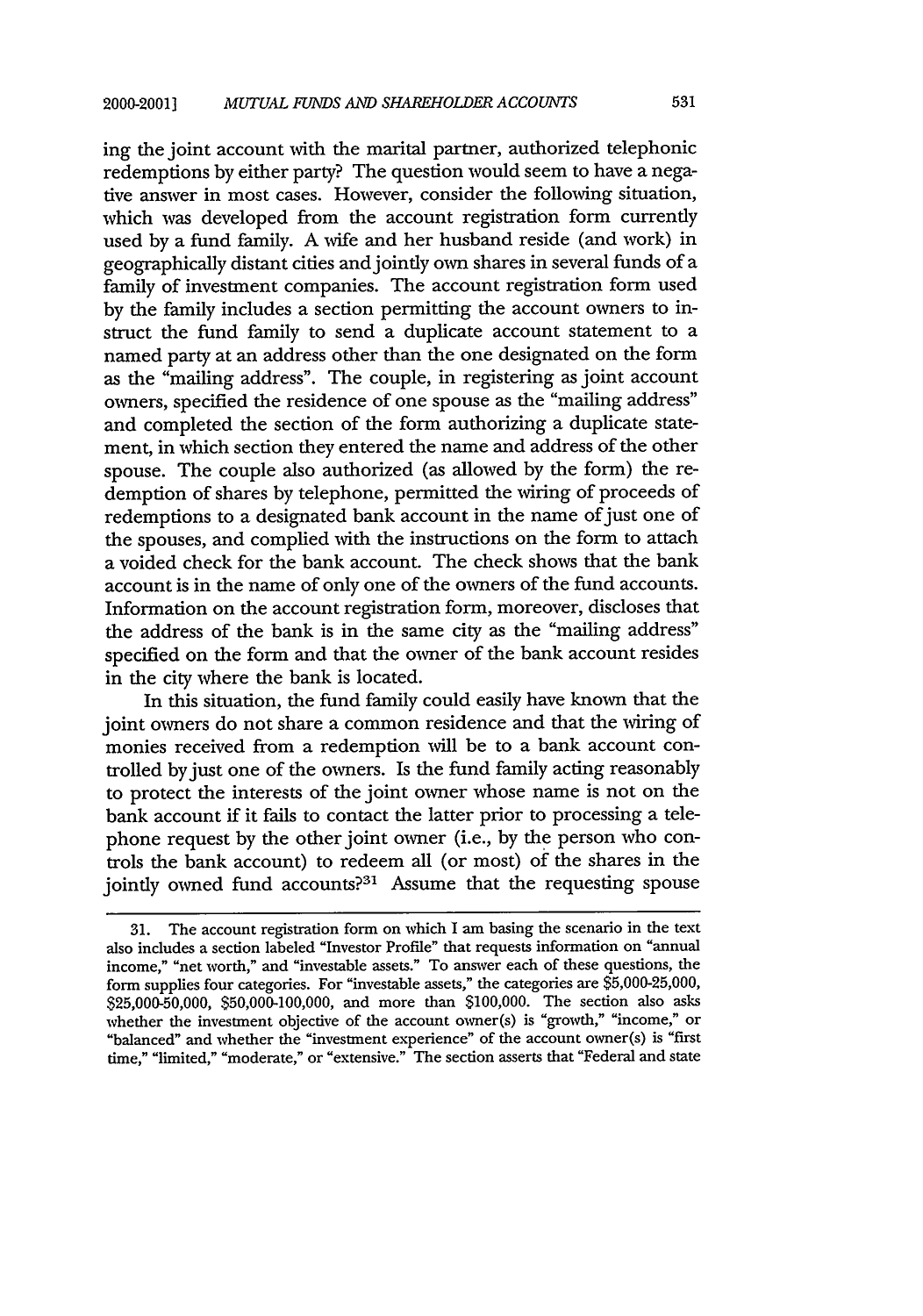asks that proceeds of the redemptions be wired to the bank account. The proceeds will therefore be credited to the bank account and available for withdrawal before a duplicate account statement can be delivered by mail to the non-requesting spouse.

No one, of course, can predict with certainty whether the fund family in the preceding hypothetical will be found liable for the loss sustained by the non-requesting spouse. The matter has not, to date, been litigated. However, the Securities and Exchange Commission concluded in 1997 that an investment entity whose shares are jointly owned by a married couple should, for purposes of the Investment Company Act, deem these shares to have just a single beneficial owner.32 The position of the Commission may indicate that society has begun to react to the weakening of marriage. $33$  Legal doctrine may thus be moving in the direction of reinforcing conventional ideals. If so, courts may start to focus on the factors critical to the institution of marriage, including trust,  $34$  and to hold fund families responsible for a

32. *See* Privately Offered Investment Companies, 62 Fed. Reg. 17512, 17518 n.69 (1997).

33. Evidence of such a reaction can be gleaned from surveys of public attitudes. For example, a survey of a national sample of registered voters conducted in 1996 found that fully 75% of respondents agreed "strongly" with the statement that "[t]here is nothing more important to the future of our society than to reweave the bonds of family, marriage, and parental responsibility." An additional 12% agreed "somewhat" with the statement. A different survey of a national sample of registered voters, also conducted in 1996, found that 42% of respondents "might support" the elimination of "no-fault" divorce. A bare majority (52%) opposed such a change. A large proportion of Americans thus appear to harbor serious reservations concerning "no-fault" divorce legislation. *See* Public Opinion Online (Roper Center), Accession Nos. 0324589 (question 129) and 0287242 (question 30), *available in* LEXIS, NEWS Library, RPOLL File.

34. Americans are cognizant of the centrality of trust in marriage. A survey conducted in 1994 of a national sample of adults asked interviewees to evaluate the importance of trust in a marriage. Trust was considered "extremely important" **by** 67% of the respondents and "very important" by 31%. *See* Public Opinion Online (Roper Center), Accession No. 0252755 (question 30), *available in* LEXIS, NEWS Library, RPOLL File.

regulations require that we request this information." According to a representative of the fund family, the purpose of the section is to identify individuals who are investing in funds that might be inappropriate for them. Such individuals are contacted by the fund family and given suggestions as to other funds in the family that they might want to consider. However, an account will be opened even though the section is not completed. Assuming a request is made for a redemption in the circumstances hypothesized in the text and the questions in the "Investor Profile" section were answered by the joint owners of the account(s) involved, caution prior to processing the request would seem to be required when the redemption will constitute a significant percentage of "investable assets." In this situation, the fund family may not be exercising reasonable care if it fails to investigate before processing the redemption.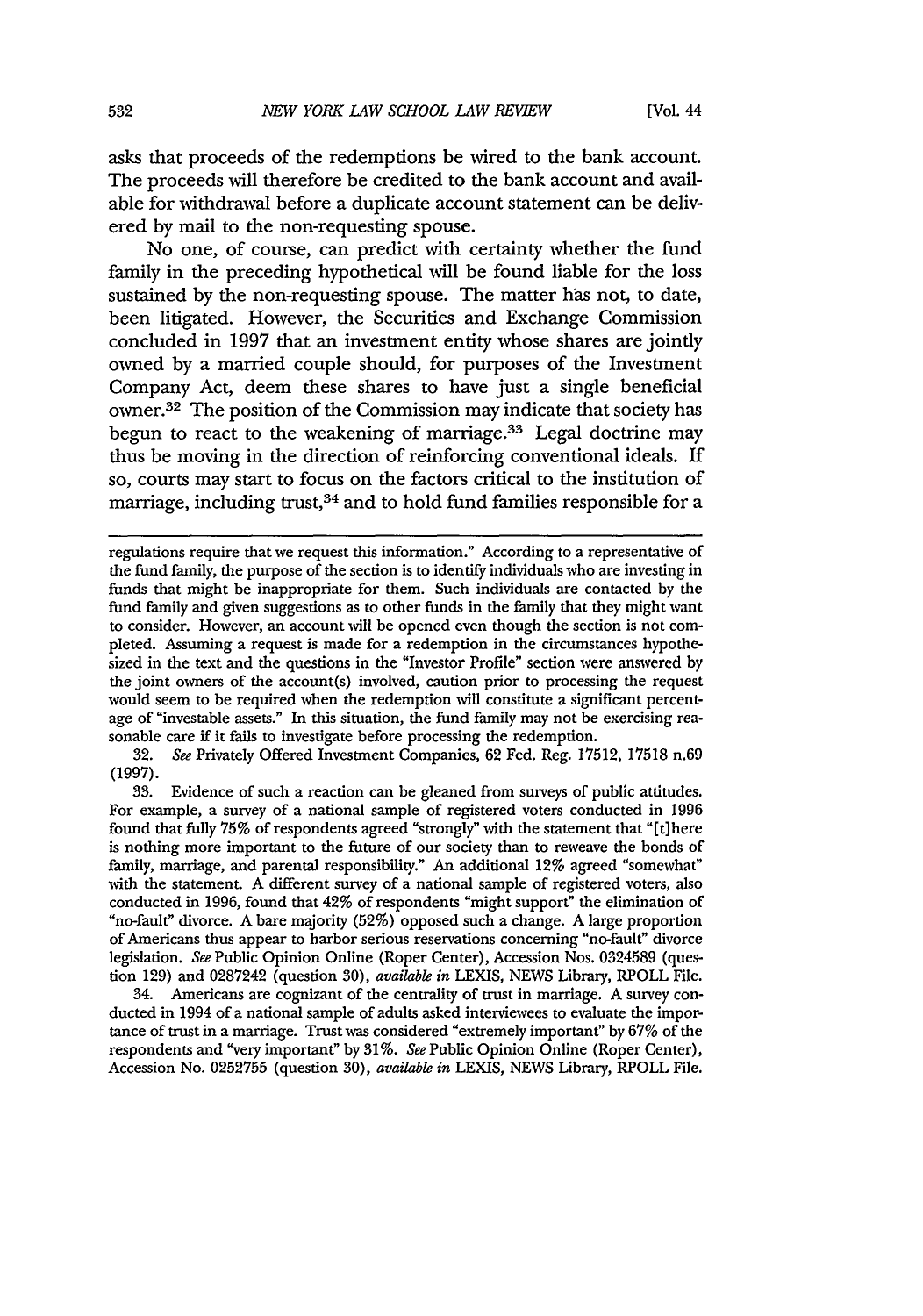loss, such as that posited above, in order to favor trust in marital relationships. Even if this hypothesis is incorrect, however, a practical consideration dictates that fund families should move aggressively to minimize losses from unauthorized redemptions: the cost of prevention is likely to be less than the cost of litigation and possible liability for losses. Certainly, computers can be programmed to identify jointly owned accounts that, like the account in the above hypothetical, have an elevated risk of sustaining a sizeable loss from the self-seeking conduct of one account owner. For these accounts, the fund family, before processing a redemption request that exceeds a certain threshold, can attempt to contact the non-requesting account owner by telephone or e-mail to determine if the latter is aware of the requested redemption.<sup>35</sup>

#### V. CONCLUSION

In closing, the mutual fund industry has become an important component of the financial structure of the United States, and American society will be damaged if the industry experiences a significant loss of trust due to security measures that are unnecessarily lax. In deciding on security measures, therefore, the industry should keep in mind that humans have throughout history suffered serious consequences from a failure to exercise care<sup>36</sup> and that what is at stake involves far more than the industry alone. Just as an individual must act in a manner that takes into account the welfare of relevant groups, a fund or family of funds ought to consider the well being of society.

<sup>35.</sup> Registered investment companies have seven days in which to redeem shares. *See* 15 U.S.C. 80a-22(e) (1994). They are thus not required to process a redemption request immediately upon its receipt.

<sup>36.</sup> I am reminded of the adage that "for want of a nail the shoe was lost; for want of a shoe the horse was lost; for want of a horse the rider was lost." *See* MAcmILLAN DICTIONARY OF **QUOTATIONS** 460 (1989).